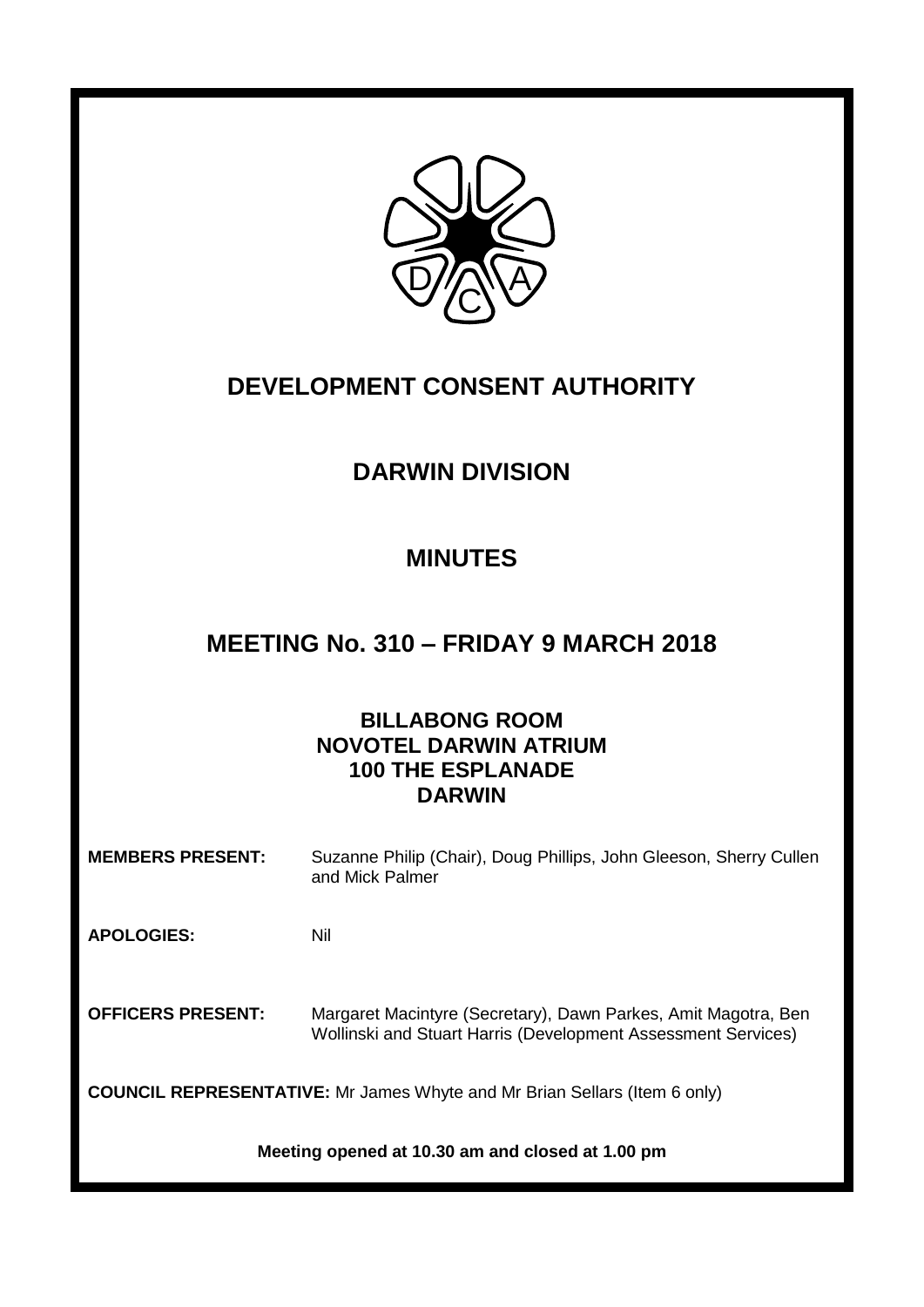**THE MINUTES RECORD OF THE EVIDENTIARY STAGE AND THE DELIBERATIVE STAGE ARE RECORDED SEPARATELY. THESE MINUTES RECORD THE DELIBERATIVE STAGE. THE TWO STAGES ARE GENERALLY HELD AT DIFFERENT TIMES DURING THE MEETING AND INVITEES ARE PRESENT FOR THE EVIDENTIARY STAGE ONLY.**

#### **ITEM 1 30M HIGH TELECOMMUNICATION FACILITY WITH ASSOCIATED ANTENNAS AND EQUIPMENT SHELTERS LOT 9117 (281) BAGOT ROAD, TOWN OF NIGHTCLIFF APPLICANT SERVICE STREAM LTD**

Mr Graeme Lane (Service Stream Ltd) and Mr Craig Schmidt (Telstra) attended.

**RESOLVED** That, pursuant to section 53(a) of the *Planning Act*, the Development Consent **28/18** Authority consent to the application to develop Lot 9117 (281) Bagot Road, Town of Nightcliff for the purpose of a 30m high telecommunication facility with associated antennas and equipment shelters, subject to the following conditions:

#### **CONDITIONS PRECEDENT**

- 1. Prior to the endorsement of plans and prior to the commencement of works (including site preparation), the applicant is to provide advice from the Department of Defence that approval is granted for the height of the structure, to the satisfaction of the consent authority.
- 2. Prior to the commencement of works (including site preparation), the applicant is to prepare a dilapidation report covering infrastructure within the road reserve to the requirements of City of Darwin.
- 3. Prior to the commencement of works (including site preparation), the applicant is to prepare an Environmental and Construction Management Plan (ECMP) to the requirements of the City of Darwin. The ECMP is to address how construction will be managed on the site, and is to include details of waste management, traffic control and haulage routes, stormwater drainage and the use of City of Darwin land during construction. The ECMP should include details of the location of the crane and any holding areas.

#### **GENERAL CONDITIONS**

- 4. The works carried out under this permit shall be in accordance with the drawings endorsed as forming part of this permit.
- 5. The owner of the land must enter into agreements with the relevant authorities for the provision of electricity facilities to the development shown on the endorsed plan in accordance with the authorities' requirements and relevant legislation at the time.
- 6. Appropriate soil erosion, sediment and dust control measures must be effectively implemented throughout the construction stage of the development and all disturbed soil surfaces must be suitably stabilised against erosion at completion of works, to the satisfaction of the Consent Authority.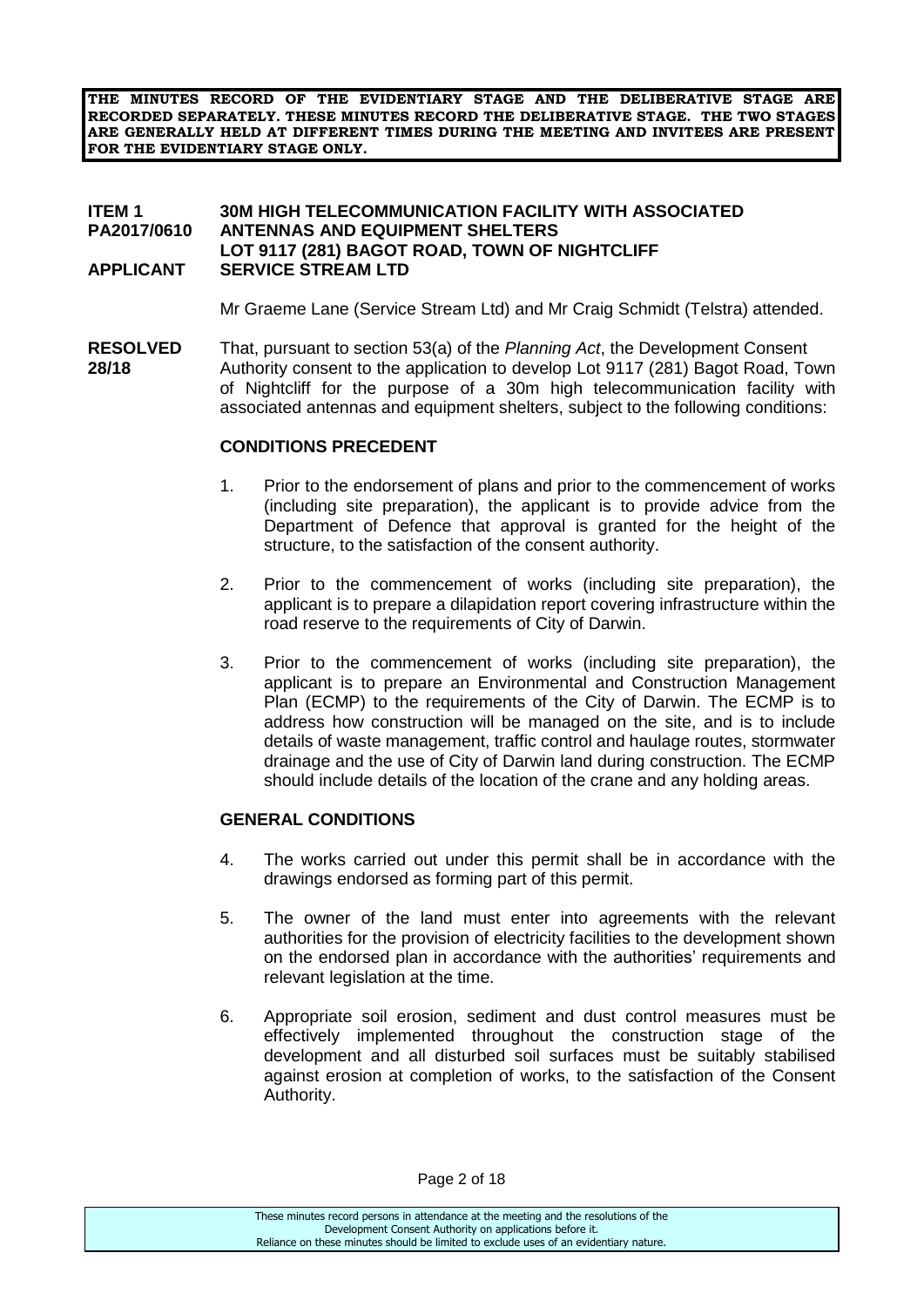### **NOTES:**

- 1. The site is subject to the 'Defence Areas Control Regulations (DACR)'. All structures, including temporary structures, higher than 15m above ground level, including, but not limited to, additional buildings, light poles, cranes used during construction, vegetation etc., require approval from the Department of Defence.
- 2. This development permit does not grant "building approval" for the proposed structure. The Building Code of Australia requires that certain structures within 900mm of a boundary meets minimum fire resistance level requirements and you are advised to contact a registered private Building Certifier to ensure that you have attained all necessary approvals before commencing demolition or construction works.
- 3. Darwin International Airport advises that separate requests for assessment and approval must be submitted to Darwin International Airport and the Department of Defence for any cranes used during construction that will infringe on either the Obstacle Limitation Surfaces (OLS) or Procedures for Air Navigation Services – Operations (PANS-OPS) surfaces for Darwin Airport.
- 4. A "Permit to Work Within a Road Reserve" may be required from City of Darwin before commencement of any work within the road reserve.
- 5. Professional advice regarding implementation of soil erosion control and dust control measures to be employed throughout the construction phase of the development are available from the Department of Environment and Natural Resources. Information can be obtained from the IECA Best Practice Erosion and Sediment Control Guidelines 2008 available at [www.austieca.com.au](http://www.austieca.com.au/) and the NTG website [https://nt.gov.au/environment/soil-land-vegetation.](https://nt.gov.au/environment/soil-land-vegetation)

## **REASONS FOR THE DECISION**

1. Pursuant to section 51(a) of the *Planning Act,* the consent authority must take into consideration the planning scheme that applies to the land to which the application relates.

The development proposed is consistent with the purpose of Zone LI (Light Industry) of the Northern Territory Planning Scheme. A telecommunication facility is considered to be compatible with the zone streetscape and surrounding development.

The proposal is fully compliant with the applicable requirements of the Northern Territory Planning Scheme. It is noted that the proposal accords with other applications in which the Authority has issued in relation to telecommunication facilities.

The application is supported in this instance as:

- The proposal was assessed against the Northern Territory Planning Scheme and was found to be fully compliant.
- The facilities are sited centrally on the lot located behind existing warehouses, providing a visual barrier to the proposed telecommunication facility.

Page 3 of 18

| These minutes record persons in attendance at the meeting and the resolutions of the  |
|---------------------------------------------------------------------------------------|
| Development Consent Authority on applications before it.                              |
| Reliance on these minutes should be limited to exclude uses of an evidentiary nature. |
|                                                                                       |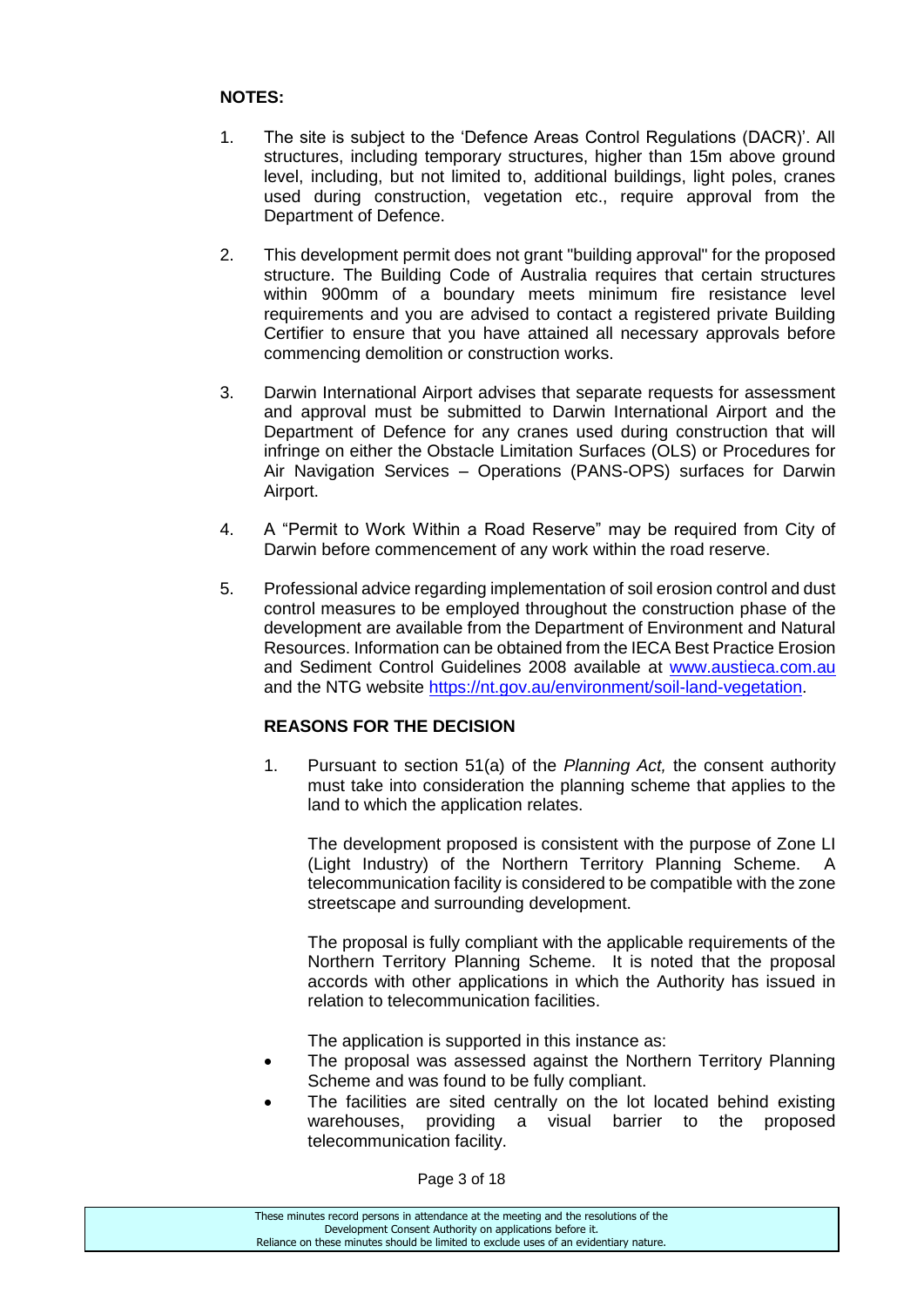- It is anticipated that the addition of a telecommunication facility will not have any detrimental effects on amenity as existing telecommunication facilities exist within the locality.
- The development proposal was publicly exhibited and no submissions were received.
- 2. Pursuant to section 51(n) of the *Planning Act*, the consent authority must take into consideration the potential impact on the existing and future amenity of the area in which the land is situated.

The addition of a telecommunication facility would be unlikely to have an adverse impact on the existing and future amenity of the area as there are existing telecommunication facilities nearby. When viewed from the street the impact on amenity would be minimal, as the facilities are sited centrally on the lot and well setback from the primary street.

**ACTION:** Notice of Consent and Development Permit

#### **ITEM 2 SHED ADDITION TO AN EXISTING MULTIPLE DWELLING WITH A PA2017/0530 REDUCED FRONT SETBACK LOT 1967 (12) WINSTON AVENUE, TOWN OF DARWIN APPLICANT MOONBEAM DESIGN**

Mr Chris Renehan (Moonbeam Design) and Mr George Valles (Chairman, Body Corporate) attended.

Mr Renehan tabled four photos of the site.

**RESOLVED** That, the Development Consent Authority vary the requirements of Clause 7.3 **29/18** (Building Setbacks of Residential Buildings and Ancillary Structures) of the Northern Territory Planning Scheme, and pursuant to section 53(a) of the *Planning Act*, consent to the application to develop Lot 1967 (12) Winston Avenue, Town of Darwin for the purpose of a shed addition to an existing multiple dwelling with a reduced front setback, subject to the following conditions:

#### **GENERAL CONDITIONS**

- 1. The works carried out under this permit shall be in accordance with the drawing 2017/0530/01 endorsed as forming part of this permit.
- 2. Any developments on or adjacent to any easements on site shall be carried out to the requirements of the relevant service authority to the satisfaction of the consent authority.
- 3. Stormwater is to be collected and discharged into the drainage network to the technical standards of and at no cost to City of Darwin to the satisfaction of the consent authority.
- 4. Before the use of the development starts, the landscaping works shown on the endorsed plans must be carried out and completed to the satisfaction of the consent authority.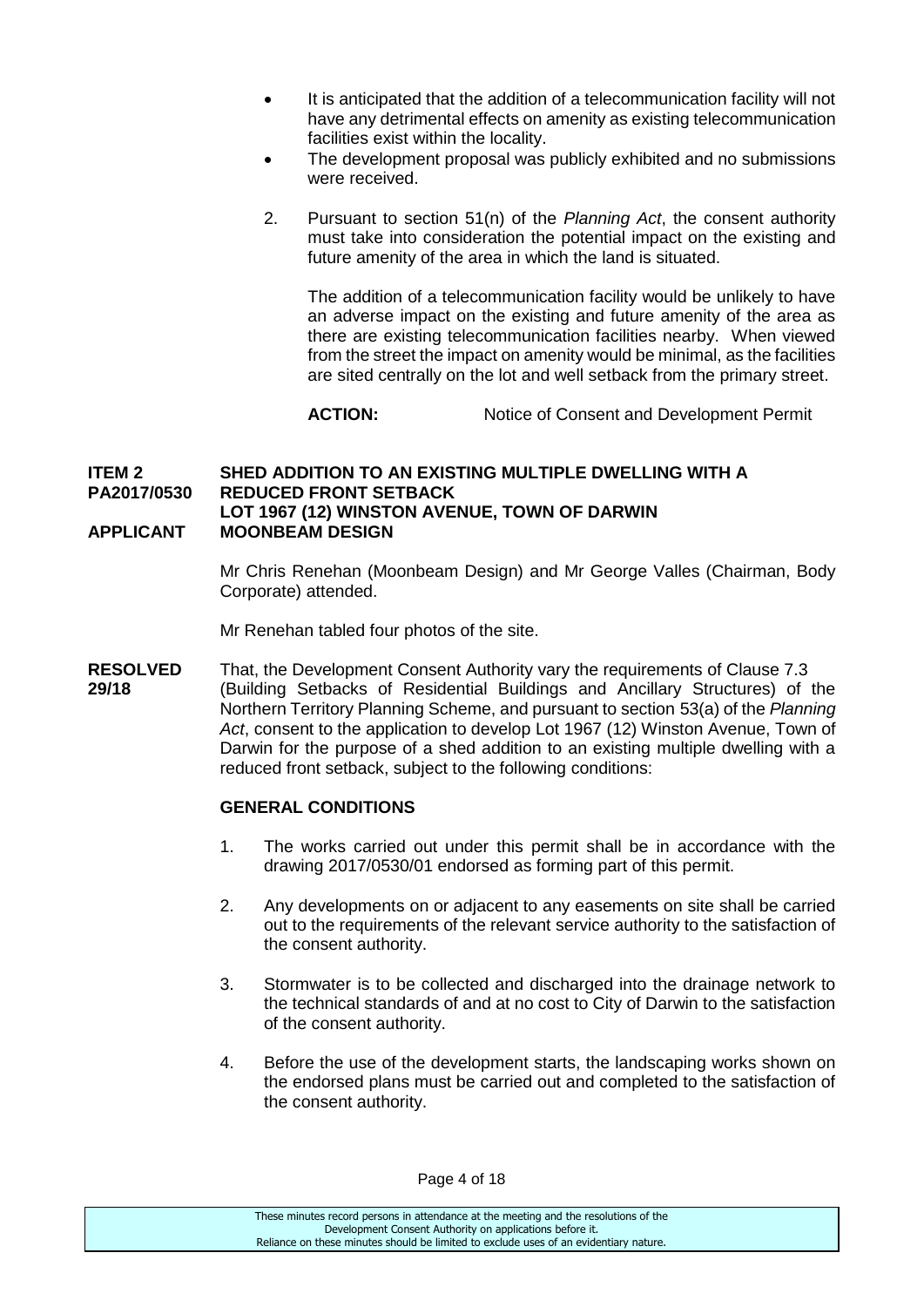5. The landscaping shown on the endorsed plans must be maintained to the satisfaction of the consent authority, including that any dead, diseased or damaged plants are to be replaced.

### **NOTES:**

- 1. This development permit does not grant "building approval" for the proposed structure. The Building Code of Australia requires that certain structures within 900mm of a boundary meets minimum fire resistance level requirements and you are advised to contact a registered private Building Certifier to ensure that you have attained all necessary approvals before commencing demolition or construction works.
- 2. Any proposed works on/over City of Darwin property shall be subject to separate application to City of Darwin and shall be carried out to the requirements and satisfaction of City of Darwin.
- 3. City of Darwin advises that designs and specifications for landscaping of the road verges adjacent to the property shall be submitted for approval by the General Manager Infrastructure, City of Darwin and all approved works shall be constructed at the applicant's expense, to the requirements of City of Darwin.

## **REASONS FOR THE DECISION**

1. Pursuant to section 51(a) of the *Planning Act,* the consent authority must take into consideration the planning scheme that applies to the land to which the application relates.

The development proposed is consistent with the purpose of Zone MR (Medium Density Residential) of the Northern Territory Planning Scheme. The shed is considered to be compatible with the zone streetscape and surrounding development.

2. Pursuant to Clause 2.5 (Exercise of Discretion by the Consent Authority) of the Northern Territory Planning Scheme, the Authority may consent to a development that does not meet the standard set out in Part 4 and 5 of the Planning Scheme where it is satisfied that special circumstances justify the granting of consent.

The proposal presents a non-compliance with Clause 7.3 (Building Setbacks of Residential Buildings and Ancillary Structures). It is noted that the proposal accords with other applications in which the Authority has issued a variation to front setback requirements for ancillary structures such as a shed/garage/studio.

A variation is supported in this instance as:

- Landscaping at the property frontage complements the visual amenity of the streetscape and provides a visual barrier to the proposed shed.
- It is anticipated the shed will have minimal adverse effects of building massing when viewed from adjoining land and the street, due to its small size and 2.1m height limit.

Page 5 of 18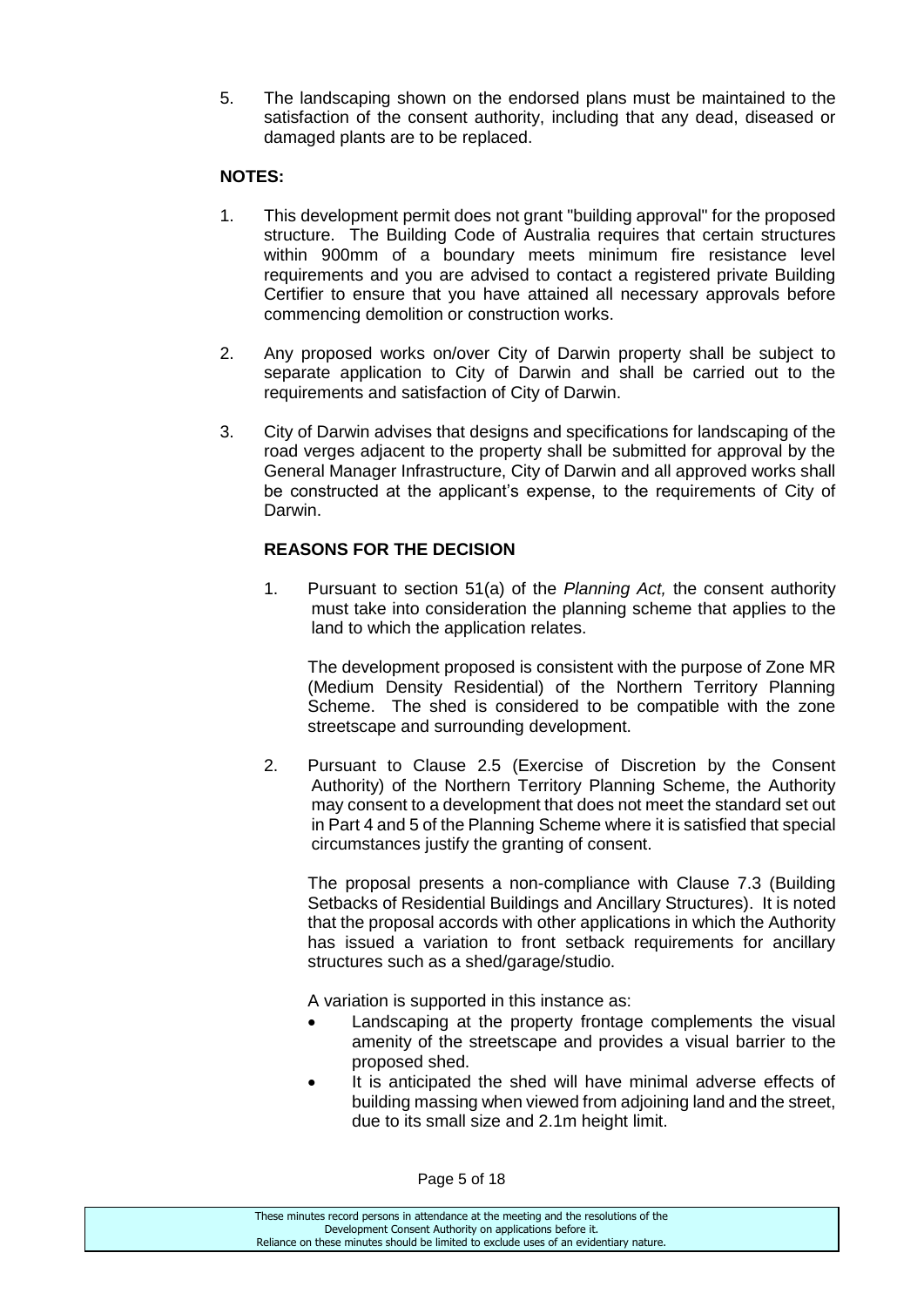- It is anticipated that the shed will not have a detrimental effect on residential amenity as it is a type of development ordinarily expected within the zone.
- There is limited space due to the site having two street frontages constraining where the shed could be sited.
- The development proposal was publicly exhibited and no submissions received.
- 3. Pursuant to section 51(n) of the *Planning Act*, the consent authority must take into consideration the potential impact on the existing and future amenity of the area in which the land is situated.

There is no change of use proposed and the addition of a shed would be unlikely to have an adverse impact on the existing and future amenity of the area. The proposal is consistent with Zone MR (Medium Density Residential) and is ancillary to the residential use of the site. The size and scale of encroachment upon the minimum front setback is not expected to negatively impact upon the neighbouring lots or streetscape.

**ACTION:** Notice of Consent and Development Permit

#### **ITEM 3 ALTERATIONS AND ADDITIONS TO AN EXISTING SINGLE DWELLING PA2017/0620 WITH A REDUCED FRONT SETBACK LOT 1097 (1) PEREGRINE STREET, TOWN OF SANDERSON APPLICANT ONE PLANNING CONSULT**

Mr Israel Kgosiemang (One Planning Consult) attended.

**RESOLVED** That, the Development Consent Authority vary the requirements of Clause 7.3 **30/18** (Building Setbacks of Residential Buildings and Ancillary Structures) of the Northern Territory Planning Scheme, and pursuant to section 53(a) of the *Planning Act*, consent to the application to develop Lot 1097 (1) Peregrine Street Town of Sanderson for the purpose of alterations and additions to an existing single dwelling with a reduced front setback, subject to the following conditions:

#### **CONDITIONS PRECEDENT**

1. Prior to the endorsement of plans and prior to the commencement of works (including site preparation), a landscape plan to the satisfaction of the consent authority must be submitted to and approved by the consent authority. When approved, the plan will be endorsed and will then form part of the permit. The landscaping plan must be generally in accordance with the landscape concept plan and must include a planting schedule of all proposed trees, shrubs and ground covers, including botanical names, common names, sizes at maturity, and quantities of each plant. All species selected must be to the satisfaction of the consent authority.

Page 6 of 18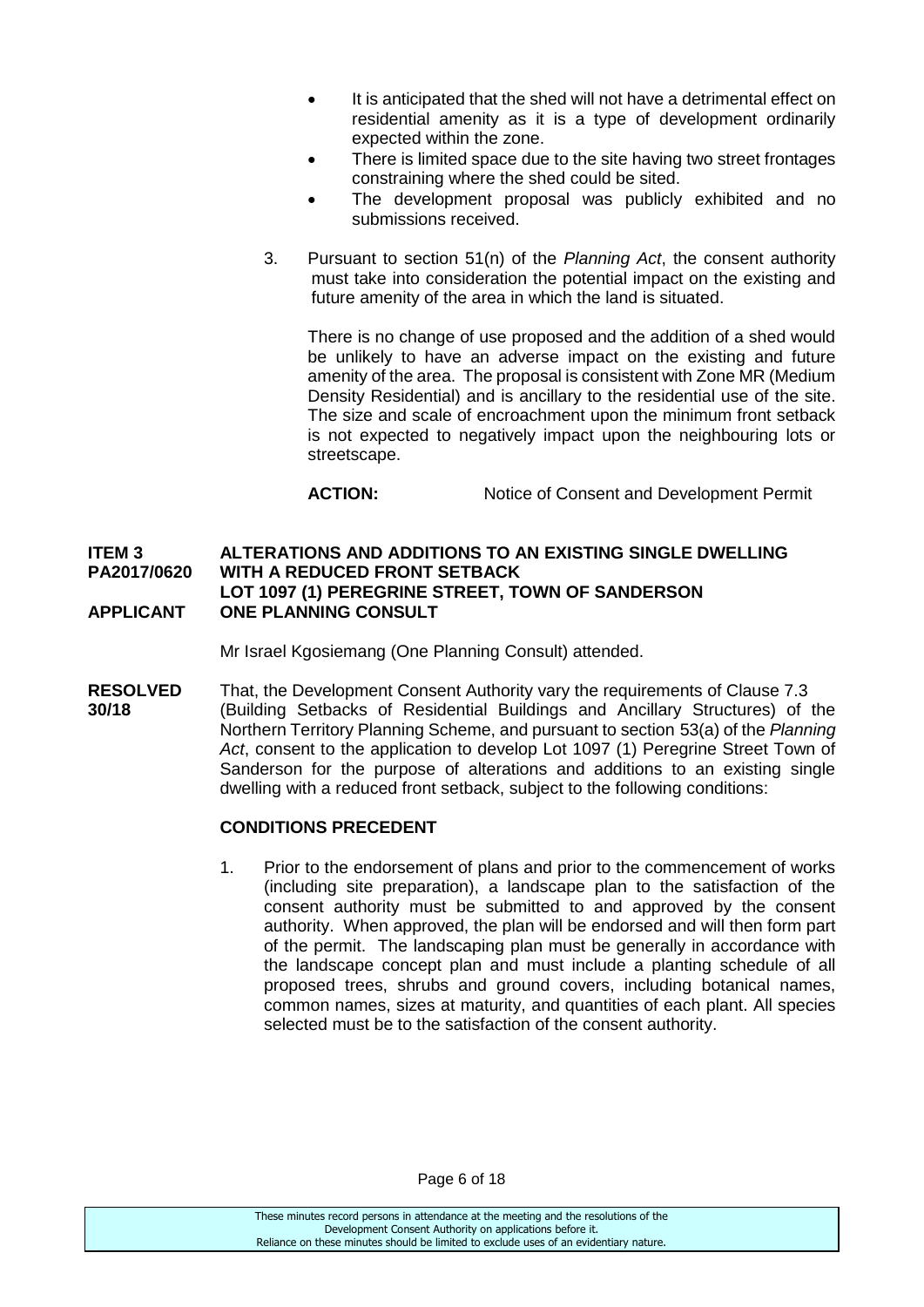2. Prior to the commencement of works, a schematic plan demonstrating the on-site collection of stormwater and its discharge into the City of Darwin stormwater drainage system shall be submitted to and approved by the City of Darwin, to the satisfaction of the consent authority. The plan shall include details of site levels and Council's stormwater drain connection point/s. The plan shall also indicate how stormwater will be collected on the site and connected underground to Council's system or an alternate approved connection.

## **GENERAL CONDITIONS**

- 3. The works carried out under this permit shall be in accordance with the drawings endorsed as forming part of this permit.
- 4. Any developments on or adjacent to any easements on site shall be carried out to the requirements of the relevant service authority to the satisfaction of the consent authority.
- 5. The owner of the land must enter into agreements with the relevant authorities for the provision of water supply, drainage, sewerage and electricity facilities, to the development shown on the endorsed plan in accordance with the authorities' requirements and relevant legislation at the time.
- 6. Stormwater is to be collected and discharged into the drainage network to the technical standards of and at no cost to City of Darwin to the satisfaction of the consent authority.
- 7. Before the occupation of the development starts, the landscaping works shown on the endorsed plans must be carried out and completed to the satisfaction of the consent authority.
- 8. The landscaping shown on the endorsed plans must be maintained to the satisfaction of the consent authority, including that any dead, diseased or damaged plants are to be replaced.

## **NOTES:**

- 1. The Power and Water Corporation advises that the Water and Sewer Services Development Section [\(landdevelopmentnorth@powerwater.com.au\)](mailto:landdevelopmentnorth@powerwater.com.au) and Power Network Engineering Section [\(powerconnections@powerwater.com.au\)](mailto:powerconnections@powerwater.com.au) should be contacted via email a minimum of 1 month prior to construction works commencing in order to determine the Corporation's servicing requirements, and the need for upgrading of on-site and/or surrounding infrastructure.
- 2. City of Darwin advises that designs and specifications for landscaping of the road verges adjacent to the property shall be submitted for approval by the General Manager Infrastructure, City of Darwin and all approved works shall be constructed at the applicant's expense, to the requirements of City of Darwin.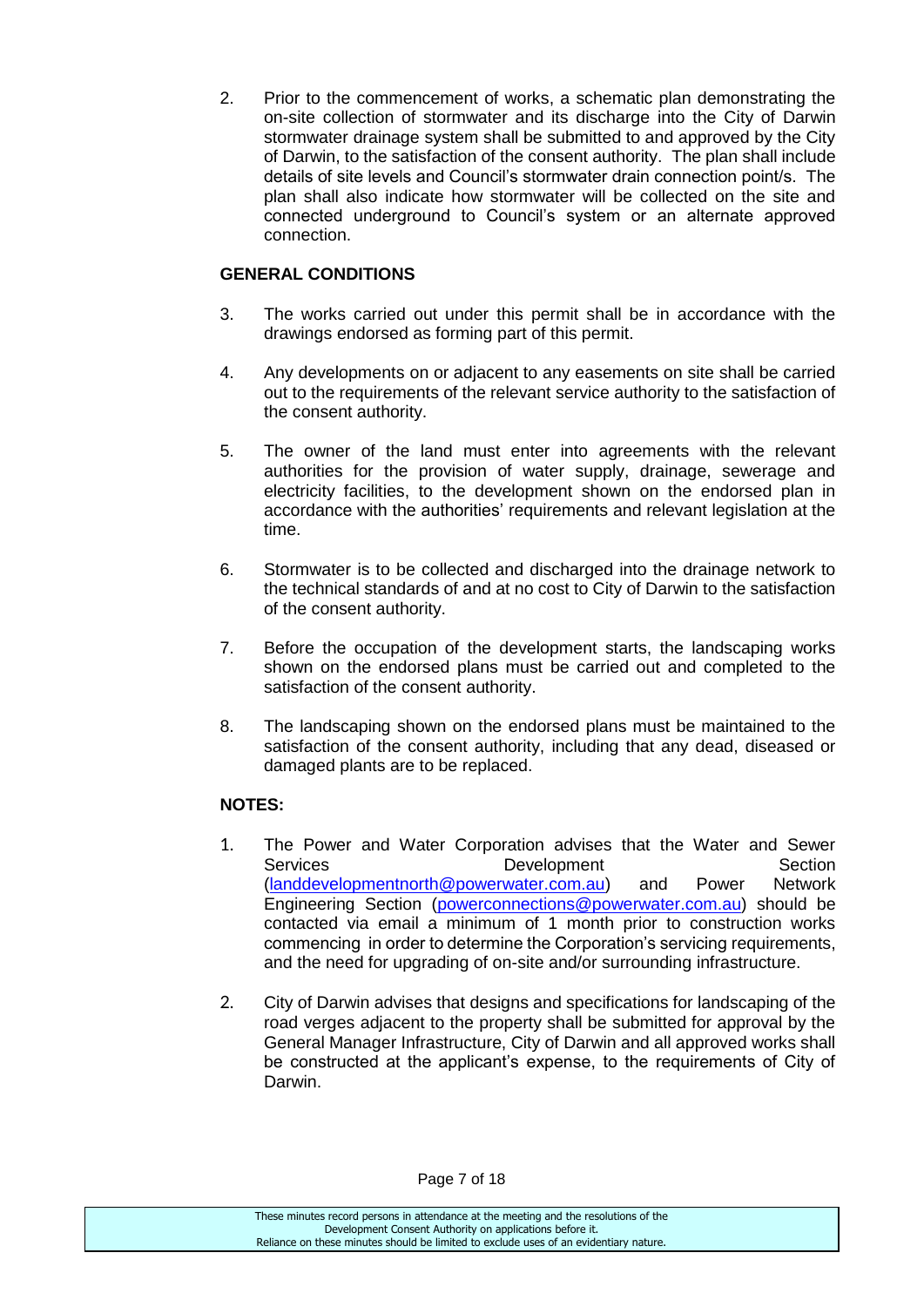3. Any proposed works on/over City of Darwin property shall be subject to separate application to City of Darwin and shall be carried out to the requirements and satisfaction of City of Darwin.

### **REASONS FOR THE DECISION**

1. Pursuant to section 51(a) of the *Planning Act,* the consent authority must take into consideration the planning scheme that applies to the land to which the application relates.

The development proposed is consistent with the purpose of Zone SD (Single Dwelling Residential) of the Northern Territory Planning Scheme. The proposed additions are considered to be compatible with the zone streetscape and surrounding development.

2. Pursuant to Clause 2.5 (Exercise of Discretion by the Consent Authority) of the Northern Territory Planning Scheme, the Authority may consent to a development that does not meet the standard set out in Part 4 and 5 of the Planning Scheme where it is satisfied that special circumstances justify the granting of consent.

The proposal presents a non-compliance with Clause 7.3 (Building Setbacks of Residential Buildings and Ancillary Structures). It is noted that the proposal accords with other applications in which the Authority has issued a variation to front setback requirements for ancillary structures such as a shed/garage/studio.

A variation is supported in this instance as:

- The proposal is considered compatible with the streetscape and surrounding development and is a structure that would reasonably be expected in Zone SD (Single Dwelling Residential).
- The proposal minimises any adverse effects of building massing when viewed from adjoining land and the street. Due to existing established landscaping, and prior to the commencement of works, a landscaping plan is required to ensure the property frontage complements the visual amenity of the streetscape and provides a visual barrier to the proposed additions.
- The proposed additions is of a height and has a setback which will avoid undue overlooking of adjoining properties.
- The proposal is sited to encourage breeze penetration through and between buildings.
- The irregular boundaries on the corner lot restricts the additions siting.
- The proposal was publicly exhibited and no submissions received.
- 4. Pursuant to section 51(n) of the *Planning Act*, the consent authority must take into consideration the potential impact on the existing and future amenity of the area in which the land is situated.

There is no change of use proposed and the proposed addition would be unlikely to have an adverse impact on the existing and future amenity of the area. The proposal is consistent with Zone SD (Single Dwelling Residential) and is ancillary to the residential use of the site. The level of encroachment upon the minimum front setback is not expected to negatively impact upon the neighbouring lots. Additionally,

Page 8 of 18

| These minutes record persons in attendance at the meeting and the resolutions of the  |
|---------------------------------------------------------------------------------------|
| Development Consent Authority on applications before it.                              |
| Reliance on these minutes should be limited to exclude uses of an evidentiary nature. |
|                                                                                       |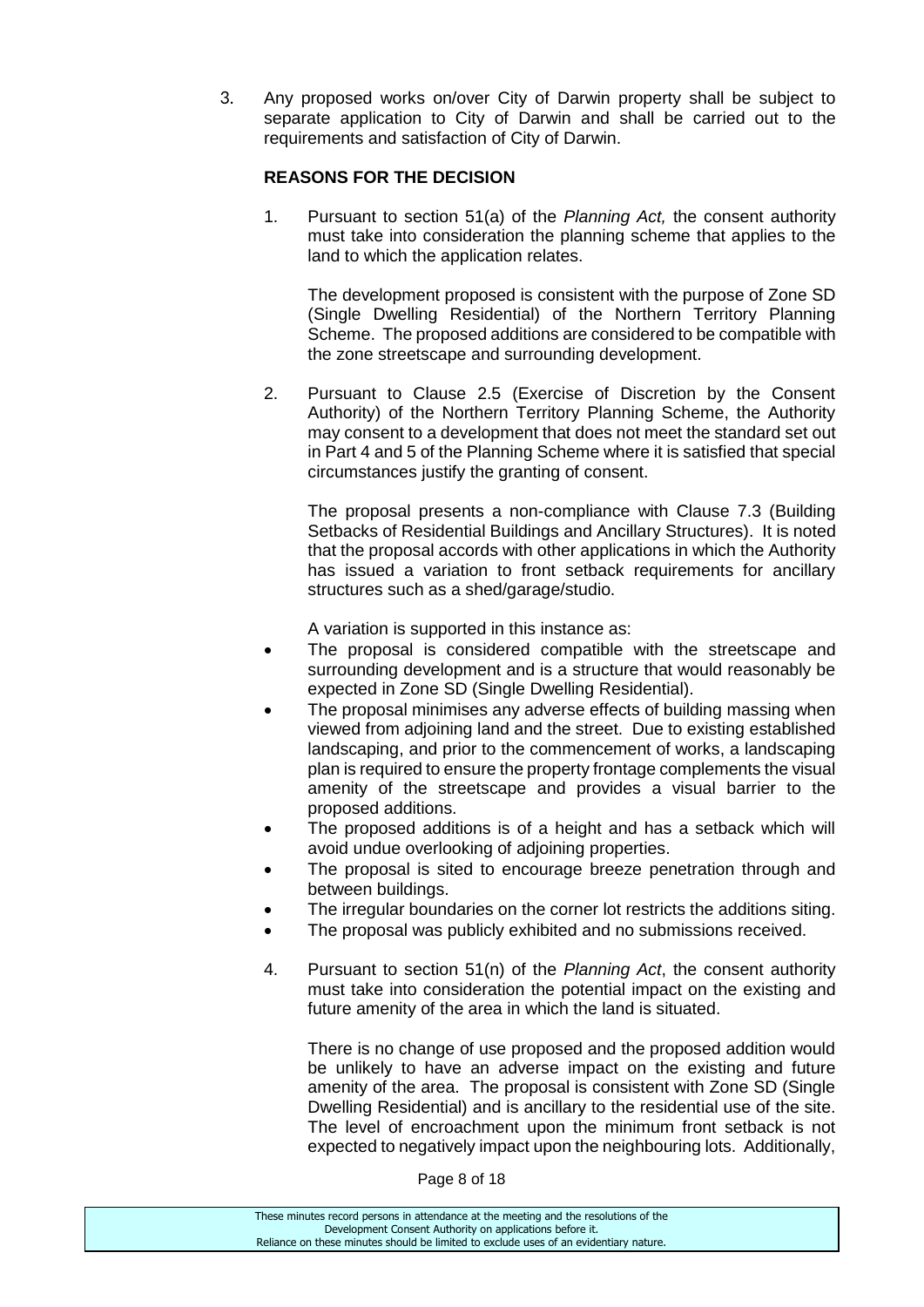a landscaping plan to the satisfaction of the Consent Authority is to be endorsed prior to the start of development to ensure adequate screening for the addition from the street.

**ACTION:** Notice of Consent and Development Permit

- **ITEM 4 WITHDRAWN**
- **ITEM 5 WITHDRAWN**

#### **ITEM 6 SUBDIVISION TO CREATE 145 LOTS IN FOUR STAGES AND A BUILDING PA2018/0012 ENVELOPE PLAN SECTION 7349 MAKAGON ROAD, HUNDRED OF BAGOT APPLICANT JUNE D'ROZARIO AND ASSOCIATES PTY LTD**

DAS tabled amended plans from the applicant.

Ms June D'Rozario (June D'Rozario & Associates), Mr Regan Anderson (General Manager, Halikos Developments) and Mr Lachlan Mitchell (Development Project Coordinator, Halikos Developments) attended.

Ms D'Rozario tabled a request for minor changes to condiotns recommended in the DAS Report.

Mr Garry Fisher (Director, Transport and Civil Services, DIPL), Mr Graeme Finch and Mr Steve Gilmour (Land Development Unit, DIPL) and Ms Karen White (Crown Land, DIPL) attended.

Submitter Mr Gerry Wood MLA attended.

Mr James Whyte and Mr Brian Sellars (City of Darwin) attended.

**RESOLVED** That, pursuant to section 53(b) of the *Planning Act*, the Development Consent **31/18** Authority alter the proposed development and consent to the proposed development as altered to develop Section 7349 Makagon Road, Hundred of Bagot for the purpose of Subdivision to create 144 lots in four stages, subject to the following conditions:

Note that for the purpose of this permit:

- a) any reference to the Land Development Unit, means that Division of the Department of Infrastructure, Planning and Logistics (DIPL), and any reference to the Transport and Civil Services, means that Division of the Department of Infrastructure, Planning and Logistics (DIPL).
- b) Transport and Civil Services Division (TCS) of DIPL is the relevant service authority for road reserves and associated road pavement, stormwater drainage, street lighting, vehicular access, pedestrian/cycle paths, verge landscaping and streetscape
- c) Land Development Unit (LDU) of DIPL is the relevant service authority for open space and stormwater drainage external to the road reserve and any infrastructure external to road reserve on surrounding networks.

### **CONDITIONS PRECEDENT**

Page 9 of 18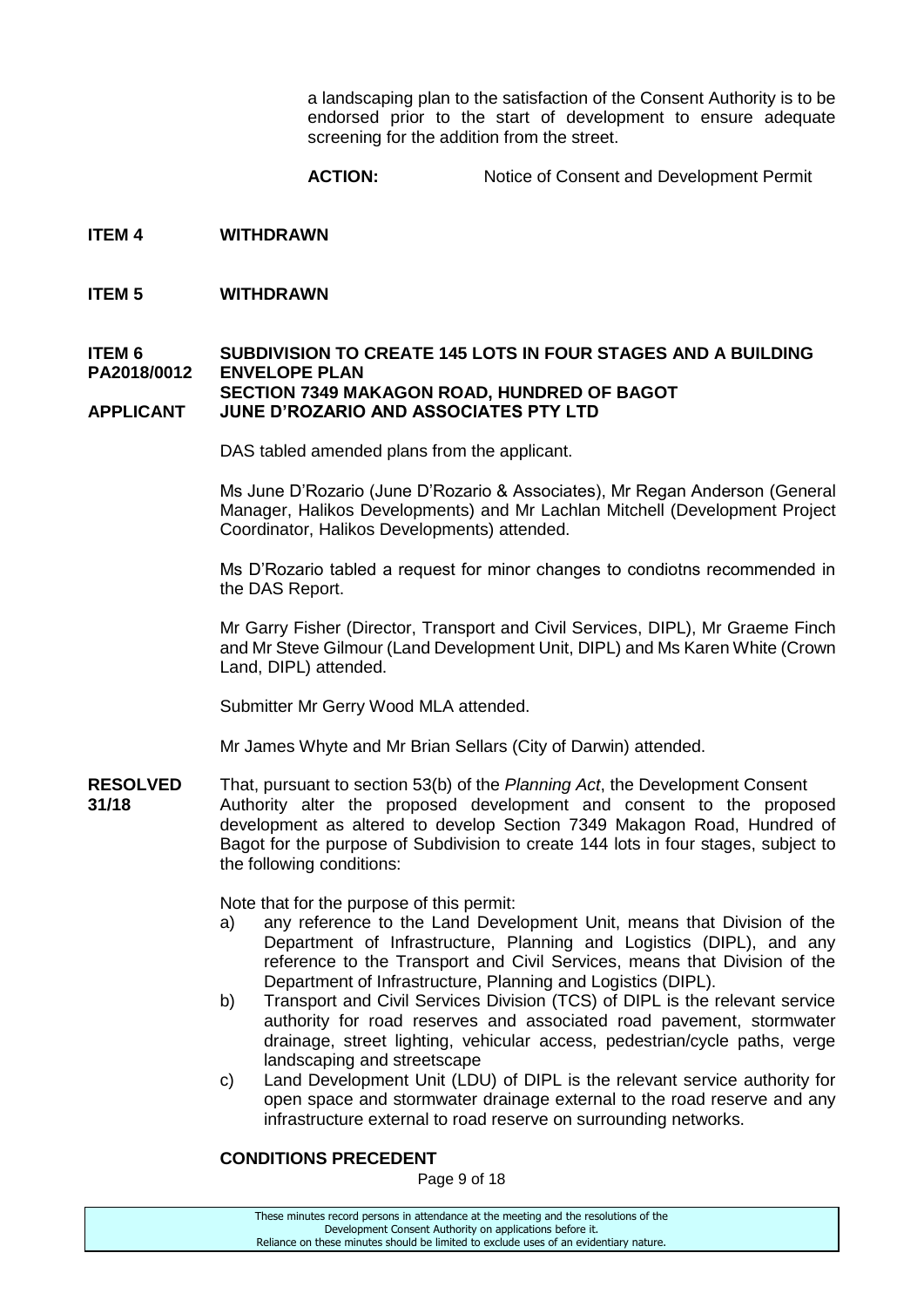- 1. Prior to the endorsement of plans and prior to the commencement of works (including site preparation), a site stormwater drainage schematic plan demonstrating the on-site collection of stormwater and its discharge into the local stormwater drainage system shall be submitted to and approved by the LDU and/or TCS and/or City of Darwin as the case may be, to the satisfaction of the consent authority. The plan shall show the relevant drain connections point/s and indicate how stormwater will be collected on site and discharged to the relevant authorities' drainage system.
- 2. Prior to the endorsement of plans and prior to the commencement of works (including site preparation), the applicant is to provide written confirmation from the Power Networks division of the Power and Water Corporation that anticipated substation loads for stages 2A, 2B, 3A & 4A comply with the current approved High Voltage Master Plan for Northcrest subdivision, to the satisfaction of the consent authority.
- 3. Prior to the endorsement of plans and prior to commencement of works (including site preparation), written confirmation is required from the LDU and/or TCS and/or City of Darwin as the case may be that the following reports and approvals have been provided, to the satisfaction of the consent authority:
- (a) Traffic Impact Assessment report;
- (b) Accesses to the development site;
- (c) Feasibility stage traffic safety audit; and
- (d) Master plans to show revisions previously approved in development permits or otherwise agreed to:
	- i.Road hierarchy;
	- ii.Pedestrian and cycle routes; and
	- iii.Parks and public open space.

**Note:** City of Darwin approval relates to Traffic Impact Assessment report or any upgrade works on their infrastructure.

- 4. Prior to the endorsement of plans and prior to commencement of works (including site preparation), amended plans to the satisfaction of the consent authority must be submitted to and approved by the consent authority. The plans must be generally in accordance with the plans submitted with the application but modified to show any changes required as a result of compliance with Condition Precedent 3.
- 5. Prior to the endorsement of plans and prior to commencement of works (excluding site preparation), proposed zoning plans to the satisfaction of the consent authority must be submitted to and approved by the consent authority. The zoning plan must be consistent with the description given in Table-1 (page 6) of the statement of effect, to the satisfaction of the consent authority.
- 6. Prior to the commencement of construction works for the following components in each stage:
- (a) roads;
- (b) stormwater drainage;
- (c) street lighting;
- (d) vehicular accesses;
- (e) pedestrian/cycle paths;
- (f) landscaping;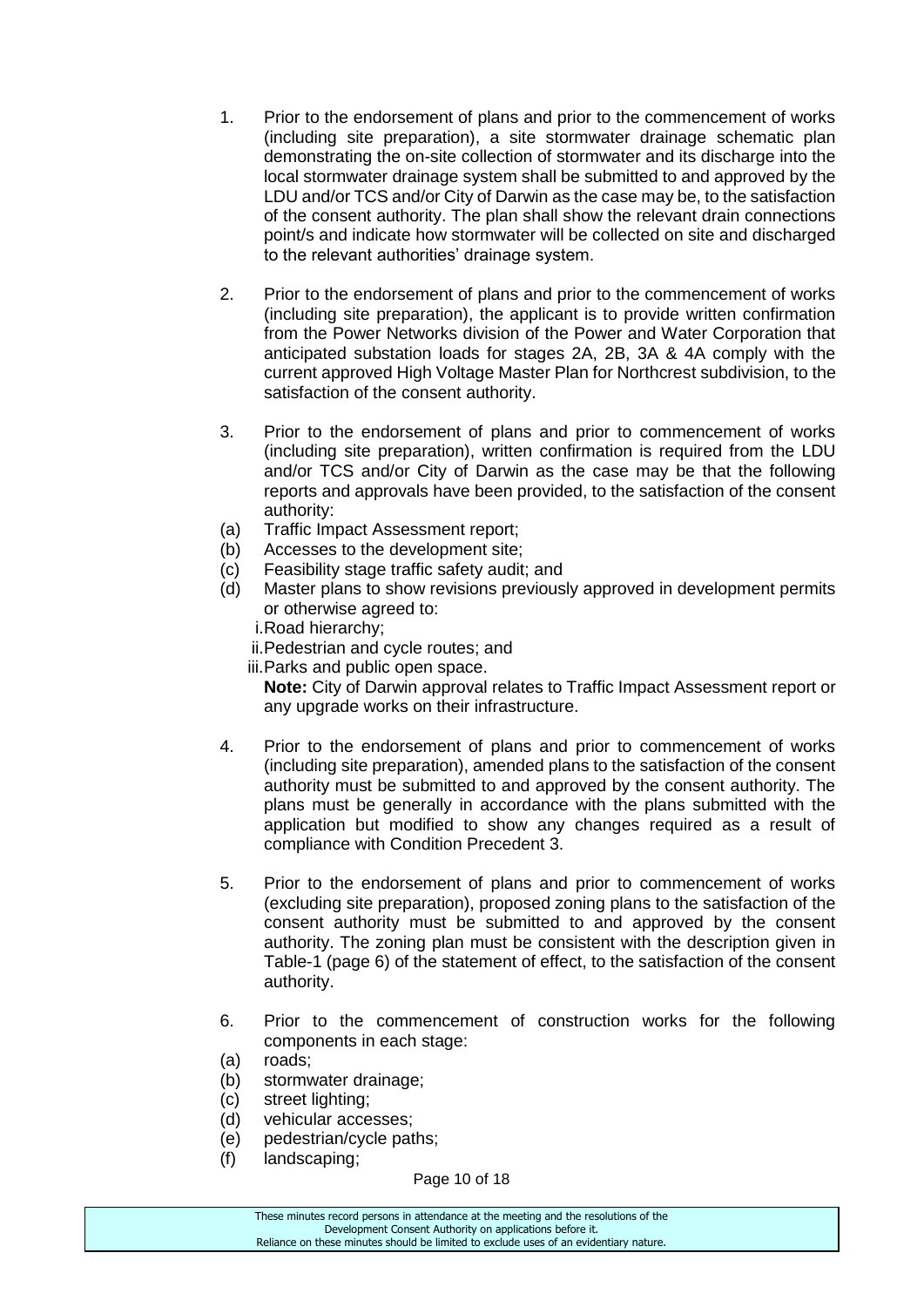- (g) establishment irrigation;
- (h) park areas; and
- (i) streetscaping;

the Developer shall submit detailed design documentation (engineering design, design report and specifications) for all such proposed works and achieve Permission to Use from the TCS and/or LDU. All designs that relate to future TCS and/ or LDU infrastructure and open space are to comply with the 'Berrimah Farm Subdivision Guidelines', to the satisfaction of the TCS and/or LDU and must be prepared and certified by suitably qualified persons.

- 7. Prior to the commencement of works, an Environmental and Construction Management Plan (ECMP) (including any preparation works that impact on City of Darwin Infrastructure) is to be submitted to and approved by the City of Darwin, to the satisfaction of the consent authority. The ECMP should specifically address the following:
	- i.Waste management;
	- ii.Traffic control;
	- iii.Haulage routes;
	- iv.Stormwater drainage;
	- v.Use of City of Darwin land; and
	- vi.How this land will be managed during the construction phase.
- 8. Prior to the commencement of works, the applicant is to prepare a dilapidation report covering existing infrastructure condition within the road reserve to the requirements of the TCS and City of Darwin, to the satisfaction of the consent authority.
- 9. Prior to the commencement of works, an Erosion and Sediment Control Plan (ESCP), is to be submitted to and approved by the Consent Authority on the advice of the Department of Environment and Natural Resources (DENR). All works relating to this permit are to be undertaken in accordance with the endorsed ESCP to the requirements of the Consent Authority, on advice from DENR. The ESCP is to be developed by a Certified Professional in Erosion and Sediment Control Planning (CPESC) and in accordance with the IECA Best Practice Erosion and Sediment Control Guidelines 2008. The plan should detail methods and treatments for minimising erosion and sediment loss from the site during the construction phase. Information regarding ESCP content is available at: [www.austieca.com.au.](http://www.austieca.com.au/)

#### **GENERAL CONDITIONS**

- 10. Works carried out under this permit shall be in accordance with the drawings endorsed as forming part of this permit.
- 11. All works relating to this permit are to be undertaken in accordance with the endorsed ESCP to the requirements of the consent authority, upon the advice of the Department of Environment and Natural Resources.
- 12. Stormwater drainage shall be appropriately discharged into a local or trunk stormwater system to the standards and approval of the City of Darwin and/or the TCS and/or LDU as the case may be, to the satisfaction of the consent authority.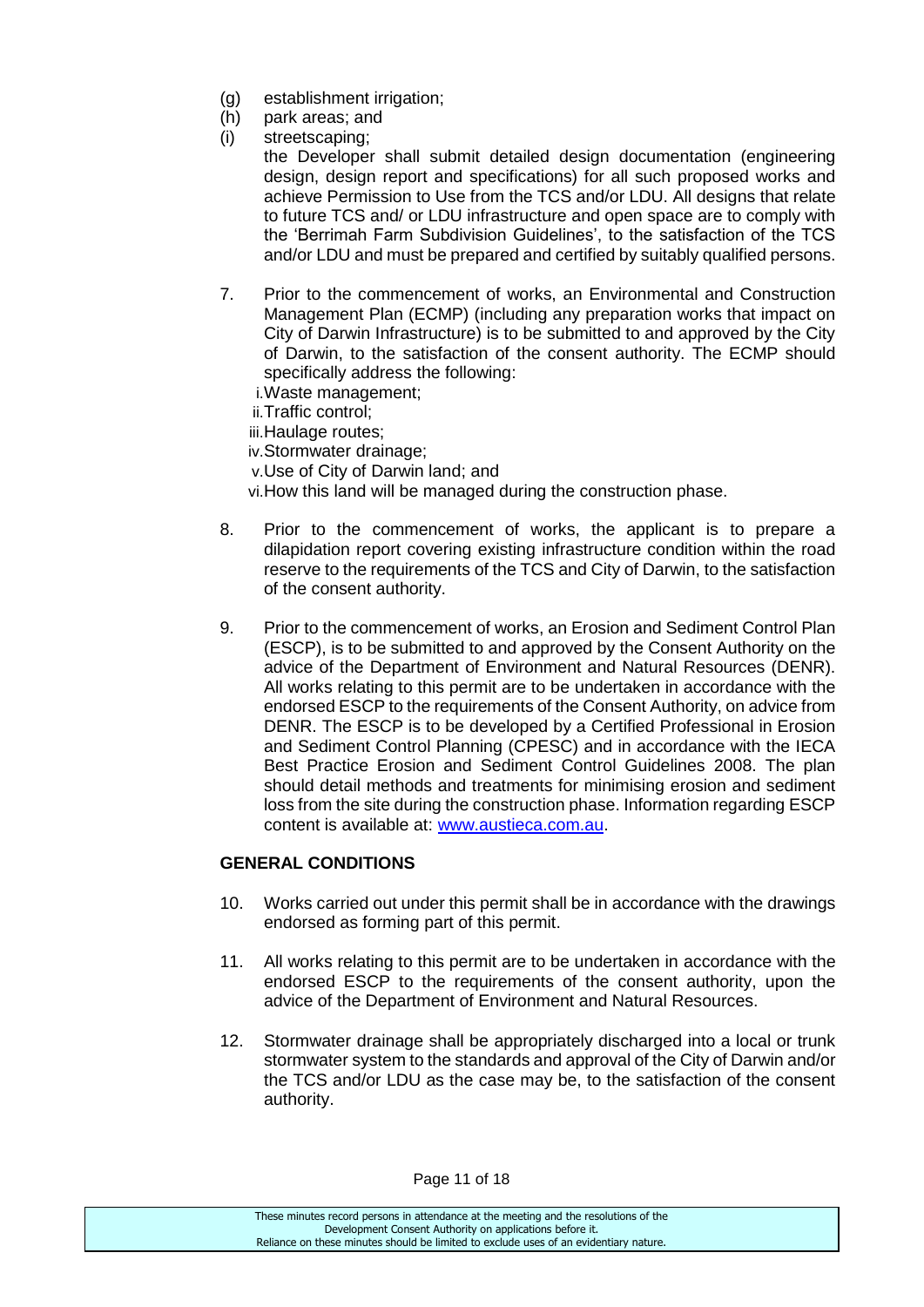- 13. All works are to be constructed in accordance with the design documentation provided with 'Permission to Use' by the LDU and/or TCSD, excepting as varied with the approval of the LDU and/or TCSD.
- 14. All existing and proposed easements and sites for existing and required utility services must be vested in the relevant authority for which the easement or site is to be created on the plan of subdivision submitted for approval by the Surveyor General.
- 15. Any developments on or adjacent to any easements on site shall be carried out to the requirements of the relevant service authority to the satisfaction of the consent authority.
- 16. The owner of the land must enter into agreements with the relevant authorities for the provision of water supply, sewerage facilities, electricity services and telecommunication services to the land shown on the endorsed plan in accordance with the authorities' requirements and relevant legislation at the time**.**
- 17. All proposed work (including the provision of services) within, or impacting upon existing and proposed NT Government controlled road reserves, and non-residual property works shall be designed, supervised and certified on completion by a practicing and registered Civil Engineer, and shall be in accordance with the 'Berrimah Farm Subdivision Guidelines'. Design documents must be submitted to the Director Corridor Management, Transport and Civil Services Division for Road Agency Approval, irrespective of approvals granted by other Authorities e.g. Power & Water Corporation. No works within, or impacting upon road reserves controlled or to be controlled by the NT Government are to commence prior to gaining Road Agency Approval.
- 18. Should changes to, or an upgrade of an existing intersection onto Berrimah Road be required to accommodate traffic from Stage 2A, 2B, 3A and 4A of the Northcrest subdivision (including construction traffic), swept path diagrams for the maximum sized vehicle (including construction vehicles associated with stage 2A, 2B, 3A and 4A) utilising the intersection shall be provided with the detail design drawings submitted for Road Agency Approval to demonstrate the suitability of the intersection design geometry.
- 19. Any new or upgraded intersection and all new collector and local roads are subject to Road Safety Audits in accordance with the Transport and Civil Services Division Policy "Road Safety Audits".
- 20. The loads of all trucks entering and leaving the site of works are to be constrained in such a manner as to prevent the dropping or tracking of materials onto streets. This includes ensuring that all wheels, tracks and body surfaces are free of mud and other contaminants before entering onto the sealed road network. Where tracked material on the road pavement becomes a potential safety issue, the Developer will be obliged to sweep and clean material off the road.
- 21. Upon completion of any works within or impacting upon existing or proposed road reserves, the road reserves shall be rehabilitated to the standards and requirements of the TCS and/or City of Darwin and returned to the condition as documented in the dilapidation report.

Page 12 of 18

These minutes record persons in attendance at the meeting and the resolutions of the Development Consent Authority on applications before it. Reliance on these minutes should be limited to exclude uses of an evidentiary nature.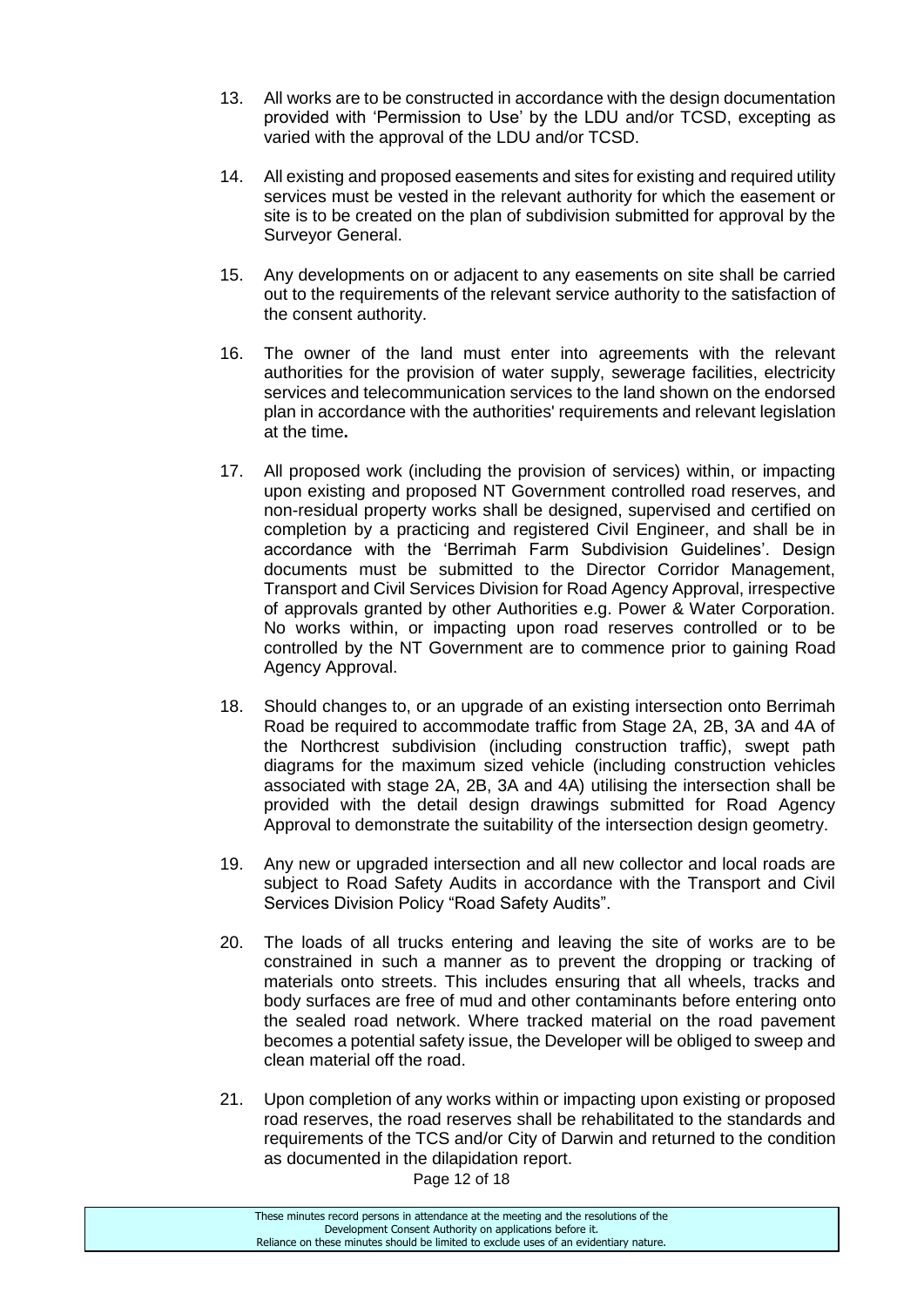- 22. The installation or relocation of any services or service connections within the site on completed works requires, in addition to service authority approvals, the approval of the Land Development Unit.
- 23. Before the issue of Titles, the developer is to provide written confirmation (in the form of plans or drawings) demonstrating that all lots less than 600m<sup>2</sup> for single dwellings allow for future vehicle access via a single driveway unrestricted by street infrastructure (including any power, water, sewer, or stormwater infrastructure) which demonstrates that a 3.5m driveway can be located on each lot whilst ensuring that each lot's street frontage has a minimum continuous length of 6.5m, to the satisfaction of the consent authority.
- 24. The developer must implement necessary measures to mitigate mosquito breeding during the construction phase of the development, to the requirements of the Department of Health, to the satisfaction of the consent authority.
- 25. Dust control measures must be employed throughout the construction stage of the development to the requirements of the Northern Territory Environment Protection Authority, to the satisfaction of the consent authority.
- 26. A Weed Management Plan, is to be submitted to and approved by the Department of Environment and Natural Resources (DENR) to the satisfaction of the consent authority. The plan shall include:
- (a) Induction processes and responsibilities of contractors to weed identification;
- (b) Management of possible future weed spread and incursions;
- (c) Vehicle and machinery hygiene procedures; and
- (d) Stockpile and topsoil management and rehabilitation works

## **NOTES:**

- 1. The Power and Water Corporation advises that the Water and Sewer Services Development Section [\(landdevelopmentnorth@powerwater.com.au\)](mailto:landdevelopmentnorth@powerwater.com.au) and Power Network Engineering Section [\(powerconnections@powerwater.com.au\)](mailto:powerconnections@powerwater.com.au) should be contacted via email a minimum of one month prior to construction works commencing to determine the Corporation's servicing requirements, and the need for upgrading of on-site and/or surrounding infrastructure.
- 2. If you choose nbn to service your development, you will need to enter into a development agreement with nbn. The first step is to register the development via [http://www.nbnco.com.au/develop-or-plan-with-the](http://www.nbnco.com.au/develop-or-plan-with-the-nbn/new-developments.html)[nbn/new-developments.html](http://www.nbnco.com.au/develop-or-plan-with-the-nbn/new-developments.html) once registered nbn will be in contact to discuss the specific requirements for the development. Nbn requires you to apply at least 3 months before any civil works commence. All telecommunications infrastructure should be built to nbn guidelines found at [http://www.nbnco.com.au/develop-or-plan-with-the-nbn/new](http://www.nbnco.com.au/develop-or-plan-with-the-nbn/new-developments/builders-designers.html)[developments/builders-designers.html](http://www.nbnco.com.au/develop-or-plan-with-the-nbn/new-developments/builders-designers.html)
- Page 13 of 18 3. The Northern Territory Environment Protection Authority advises that construction work should be conducted in accordance with the Authority's Noise Guidelines for Development Sites. The guidelines specify that on-site construction activities are restricted to between 7am and 7pm Monday to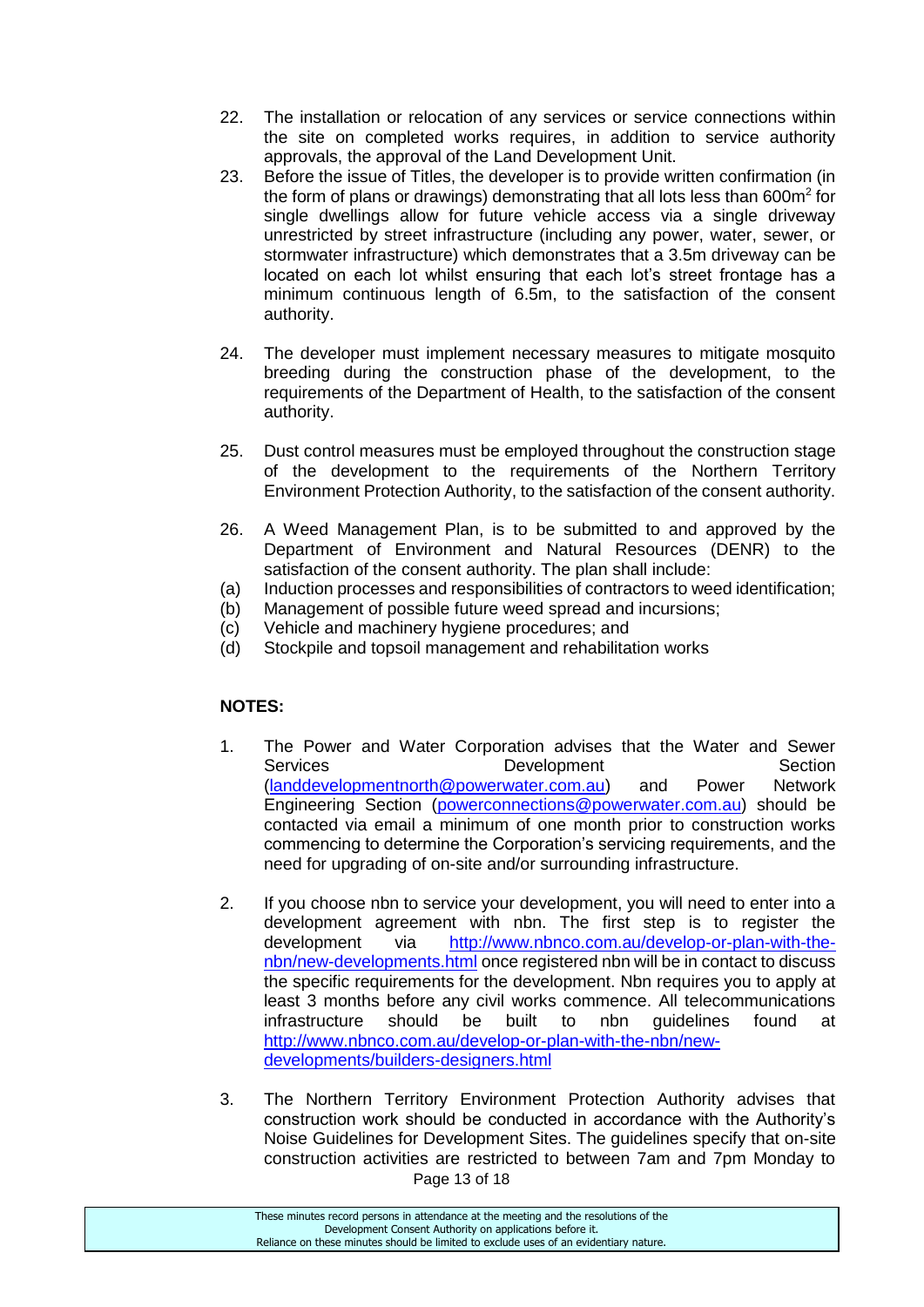Saturday and 9am to 6pm Sunday and Public Holidays. For construction activities outside these hours refer to the guidelines for further information.

- 4. Any proposed works which fall within the scope of the Construction Industry Long Service Leave and Benefits Act must be notified to NT Build by lodgement of the required Project Notification Form. Payment of any levy must be made prior to the commencement of any construction activity. NT Build should be contacted via email [\(info@ntbuild.com.au\)](mailto:info@ntbuild.com.au) or by phone on 08 89364070 to determine if the proposed works are subject to the Act.
- 5. As part of any subdivision, the parcel numbers for addressing should comply with the Australian Standard (AS/NZS 4819:2011). For more information contact Survey and Land Records [surveylandrecords@nt.gov.au](mailto:surveylandrecords@nt.gov.au) 08 8995 5354. The numbers shown on the plans endorsed as forming part of this permit are indicative only and are not for addressing purposes.
- 6. All new roads, including alterations and extensions to existing roads, are required to be named under the *Place Names Act*. You should immediately make application to the Place Names Committee to commence the road naming process. Contact the Place Names Unit on 08 8995 5333 or [place.names@nt.gov.au](mailto:place.names@nt.gov.au)
- 7. The Department of Defence Estate Division, has advised that "Organic waste and/ or storage of commercial waste bins associated with the proposed development should be managed appropriately."
- 8. The technical design and construction standards of the Land Development Unit are as provided within the Berrimah Farm Subdivision Guidelines dated 31/3/2015 or where this document is silent, the appropriate standards of the City of Darwin and/ or City of Palmerston development guidelines may be applied.
- 9. Any proposed works on/over City of Darwin property shall be subject to separate application to City of Darwin and shall be carried out to the requirements and satisfaction of City of Darwin.
- 10. No temporary access for construction purposes shall be permitted from the Stuart Highway road reserve. Construction and delivery vehicles shall not be parked on the Stuart Highway road reserve.
- 11. The Northern Territory Environment and Protection Authority has advised that the proponent must comply with their General Environment Duty provided by section 12 of the *Waste Management and Pollution Control Act*.
- 12. The Northern Territory Environment and Protection Authority has advised that any works outside of the audited area, including but not limited to the installation of services, must receive a *Statement of Audit* prior to the works being undertaken.

#### **REASONS FOR THE DECISION**

1. Pursuant to section 51(a) of the *Planning Act*, the consent authority must take into account the planning scheme that applies to the land to which the application relates.

Page 14 of 18

These minutes record persons in attendance at the meeting and the resolutions of the Development Consent Authority on applications before it. Reliance on these minutes should be limited to exclude uses of an evidentiary nature.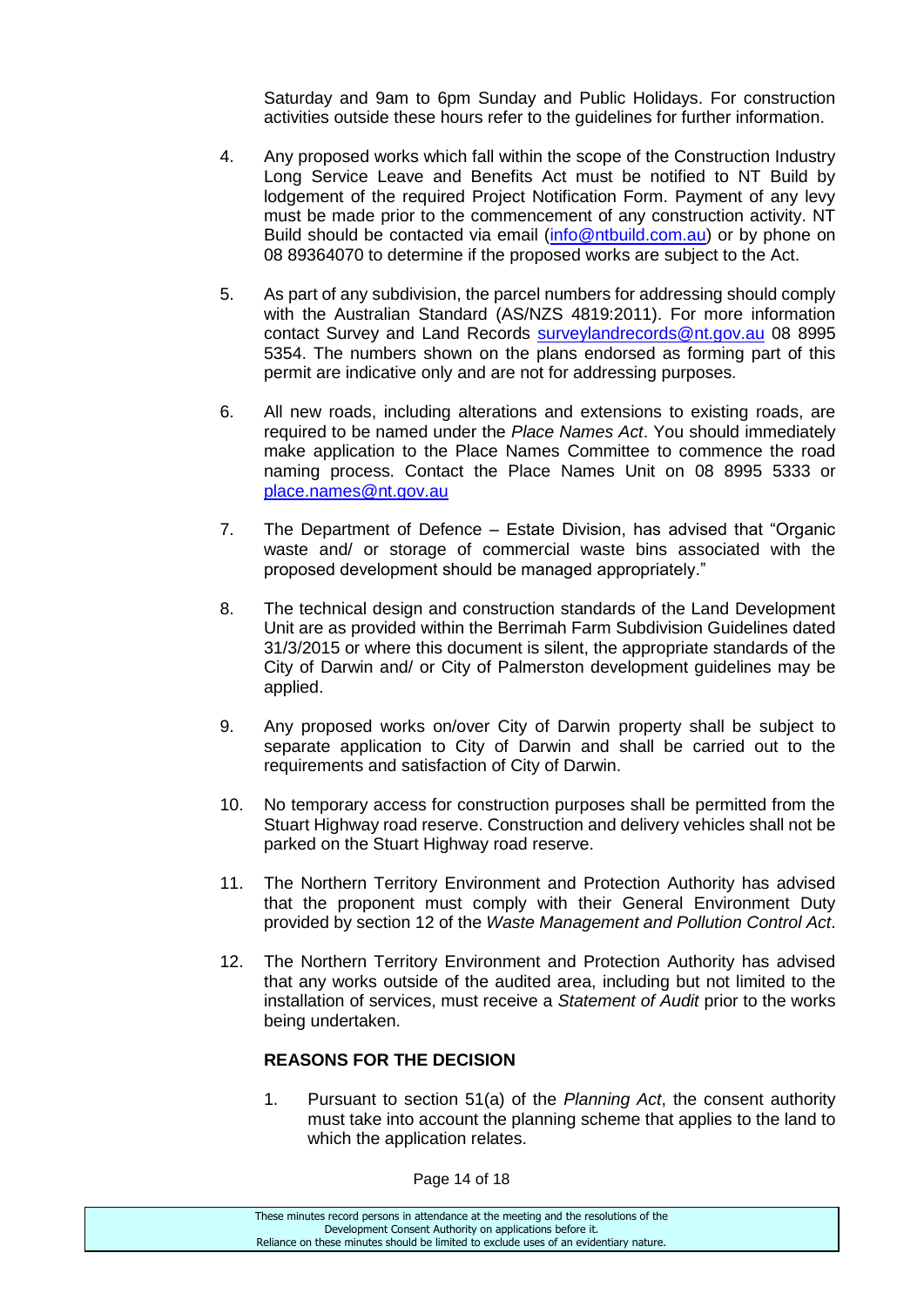The proposal is generally consistent with the relevant Area Plan and planning principles outlined by Clause 14.1.4 (Berrimah Farm Planning Principles) of the Northern Territory Planning Scheme (Scheme). Specifically, the proposal provides for a safe and diverse urban residential environment with a variety of lot sizes, and has an interconnected local road network that, on completion of the relevant precedent condition requirements, will distribute the anticipated traffic flow within the site and integrate with the surrounding local road network through appropriate intersection design.

The application was exhibited as subdivision to create 145 lots in four stages. Amended plans were tabled at the meeting which included the deletion of two public open space lots (to be included in a later stage) and the addition of one residential lot (resulting from an amended road layout). The development is therefore approved in its amended form for the purpose of subdivision to create 144 lots in four stages.

2. Pursuant to section 51(e) of the *Planning Act*, the consent authority must take into account any submissions made under section 49, in relation to the development application.

Two public submissions were received objecting to the proposal. The submissions were largely concerned with the lot sizes proposed in the subdivision. Mr Wood MLA argued that the small lot sizes not only deviates the concept of tropical housing but also detract from the amenity of the surrounding residential character especially across the Stuart Highway. The Authority noted that the lot sizes are of a shape and large enough to accommodate a dwelling design that complies with the applicable performance criteria stipulated by the Scheme. Further, the Authority also consider that the proposed subdivision creates a diverse urban residential environment by providing a variety of lot sizes and housing types as required under Clause 14.1.4 (Berrimah Farm Planning Principles) of the Scheme.

Concerns were also expressed regarding road widths in the subdivision. The Authority notes that the Scheme and relevant Area Plan does not provide any guidance for road widths in residential subdivisions as it is typically to the requirements of the relevant service authority (Transport and Civil Services Division of the Department of Infrastructure, Planning and Logistics in this instance) and provided the development proceeds in accordance with the conditions included on the permit, the proposed subdivision will provide adequate road widths in accordance with the relevant requirements, and overall is sufficient to satisfy the purpose of the Area Plan.

3. Pursuant to section 51(j) of the *Planning Act*, the consent authority must take into account the capability of the land to which the proposed development relates to support the proposed development and the effect of the development on the land and on other land, the physical characteristics of which may be affected by the development. In addition, pursuant to section 51(m) of the *Planning Act*, the consent authority must take into account the public utilities or infrastructure provided in the area in which the land is situated, the requirement for public facilities and services to be connected to the land and the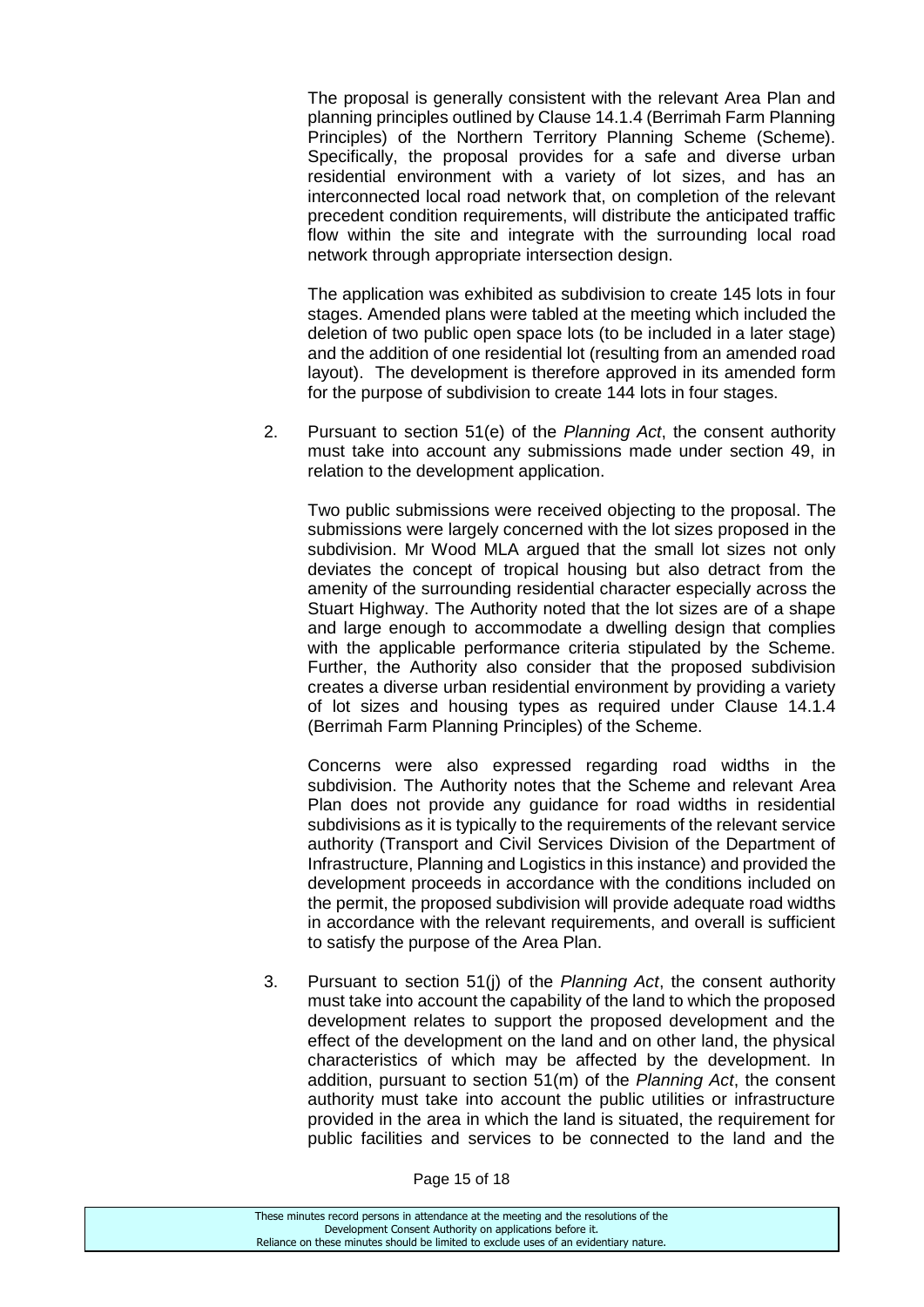requirement, if any, for those facilities, infrastructure or land to be provided by the developer.

No land capability issues have been identified. The subdivision area is not affected by either storm surge or riverine flooding and the Department of Environment and Natural Resources has no objection to the proposal subject to an Erosion and Sediment Control Plan being developed by a suitably qualified and experienced professional. Precedent and general conditions on the development permit ensure that an appropriate level of service is maintained for the site and surrounding locality.

The applicant advised that the area proposed for the subdivision has received a Statement of Audit, which confirms that the area is considered suitable for mixed residential and commercial use and open space, and that no additional work is required to assess its suitability. Provided the development proceeds in accordance with the conditions included on the permit, the land is considered capable of supporting the proposed subdivision.

4. Pursuant to section 51(n) of the *Planning Act*, the consent authority must take into account the potential impact on the existing and future amenity of the area in which the land is situated.

The site is within Zone FD (Future Development) and subject to Clause 14.1.4 (Berrimah Farm Planning Principles) of the Scheme. The proposal generally accords with the layout depicted within the Area Plan and is considered unlikely to adversely impact on the area or alter community expectations for the site. The relevant Area Plan, zoning provisions and the application all seek to promote the best amenity outcomes for the future residents of the estate. Provided pedestrian and cycle corridors are established in appropriate locations and in a timely manner, and provided that site levels and associated stormwater drainage is appropriately managed, the proposed subdivision can achieve appropriate levels of residential amenity.

**ACTION:** Notice of Consent and Development Permit

**RESOLVED** That, the Development Consent Authority vary the requirements of Clause 7.3 **32/18** (Building Setbacks of Residential Buildings and Ancillary Structures) of the Northern Territory Planning Scheme, and pursuant to section 53(a) of the *Planning Act*, consent to the application to develop Section 7349 Makagon Road, Hundred of Bagot for the purpose of a building envelope plan, subject to the following conditions:

#### **CONDITIONS PRECEDENT**

1. Prior to the endorsement of plans and prior to the commencement of works, amended plans to the satisfaction of the consent authority must be submitted to and approved by the consent authority. When approved, the plans will be endorsed and will then form part of the permit. The plans must be drawn to scale with dimensions and either two copies must be provided or they must be submitted electronically. The plans must be generally in accordance with the plans submitted with the application but modified as follows:

Page 16 of 18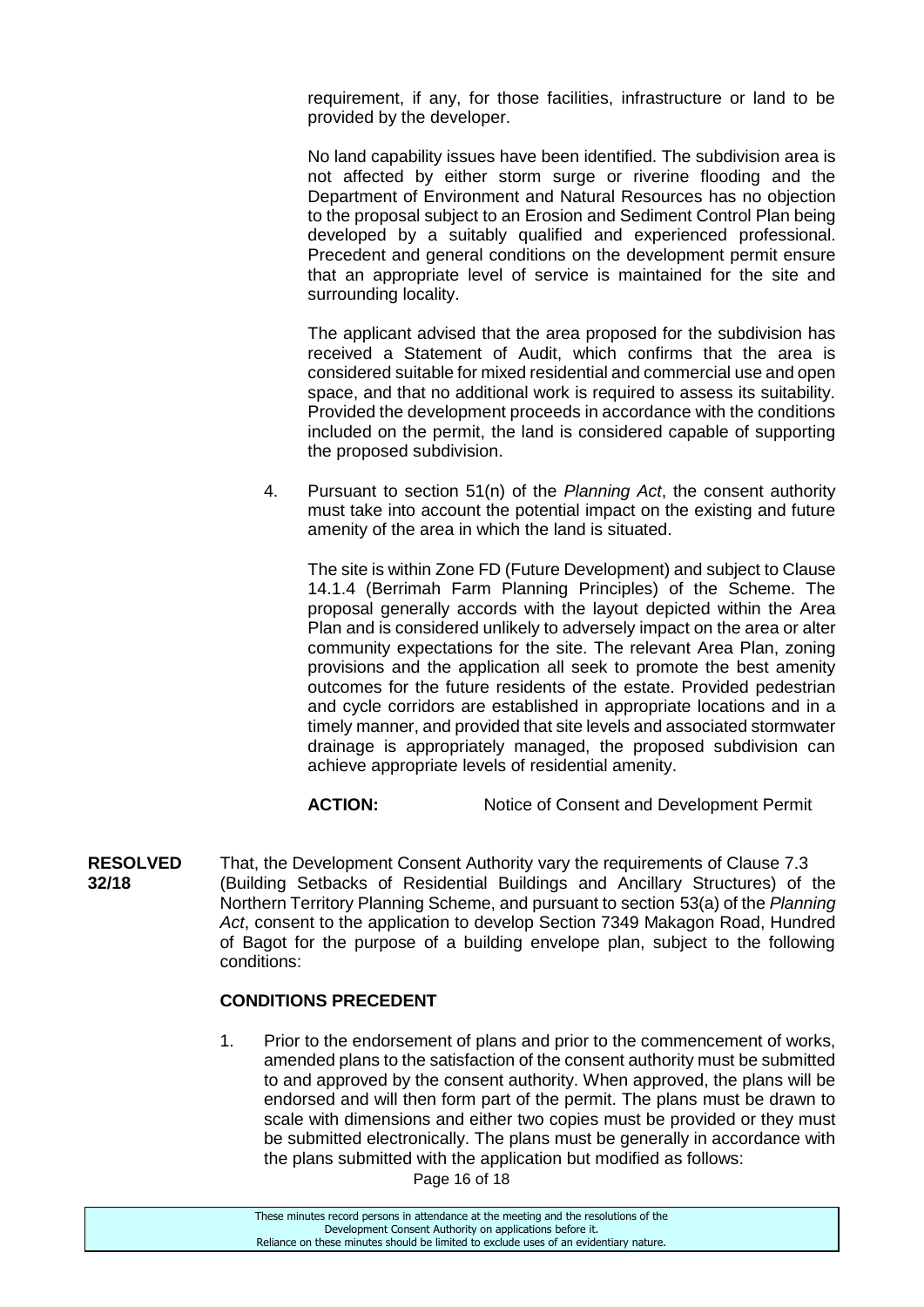- (a) changes to drawing no. 18/9492/22F-4 dated 24.01.18 (site plans) to ensure that:
	- i. the requirements of Clause 7.3.3(4) of the Northern Territory Planning Scheme are adequately reflected for all 'Typical Lot' types proposed within this subdivision;
- ii. the requirements of Clause 7.5 of the Northern Territory Planning Scheme are adequately reflected for all 'Corner Lot' types (or if a higher standard is required, removal of reference to NT Planning Scheme requirements) proposed within this subdivision;
- iii. a minimum side setback requirement of 1.5m is adequately reflected for all lots (an appropriate notation can be included to refer to eave encroachments and the possible utilisation of a reduced side setback of 1m as per Clause 7.3 if considered necessary);
- iv. removal of any reference to a 0.9m side setback; and
- v. removal of any lot types that are not proposed within this subdivision;
- (b) changes to all setback plans to reflect the required 1.5m minimum side setback (currently shown as a 0.9m side setback); and
- (c) any other revisions that may be necessary as a result of changes to the subdivision plans.

The building envelope plans will not be endorsed until such time as the subdivision plans have been endorsed to the satisfaction of the consent authority.

## **GENERAL CONDITIONS**

- 2. The works carried out under this permit shall be in accordance with the drawings endorsed as forming part of this permit.
- 3. The owner/developer must provide a copy of the endorsed building setback plan to land purchasers prior to or at the time they purchase the land.

## **REASON FOR THE DECISION**

1. Pursuant to section 51(a) of the *Planning Act*, the consent authority must take into account the planning scheme that applies to the land to which the application relates.

A variation to Clause 7.3 (Building Setbacks of Residential Buildings and Ancillary Structures) of the Northern Territory Planning Scheme (Scheme) to allow corner lots intended for multiple dwelling developments to utilise a 4.5m setback rather than a 6m setback is granted, as the subject land is a large parcel of undeveloped land not encumbered by adjoining residential development and in effect the proposed setbacks will establish a streetscape that will create the character and level of amenity. It is considered that notwithstanding the variation, the purpose of Clause 7.3 will be satisfied and the building envelope plan is therefore supported for these reasons.

Amended plans are required to ensure that the proposed building envelopes meet the requirements of Part 4 of the Scheme and provide certainty to purchasers in relation to building requirements.